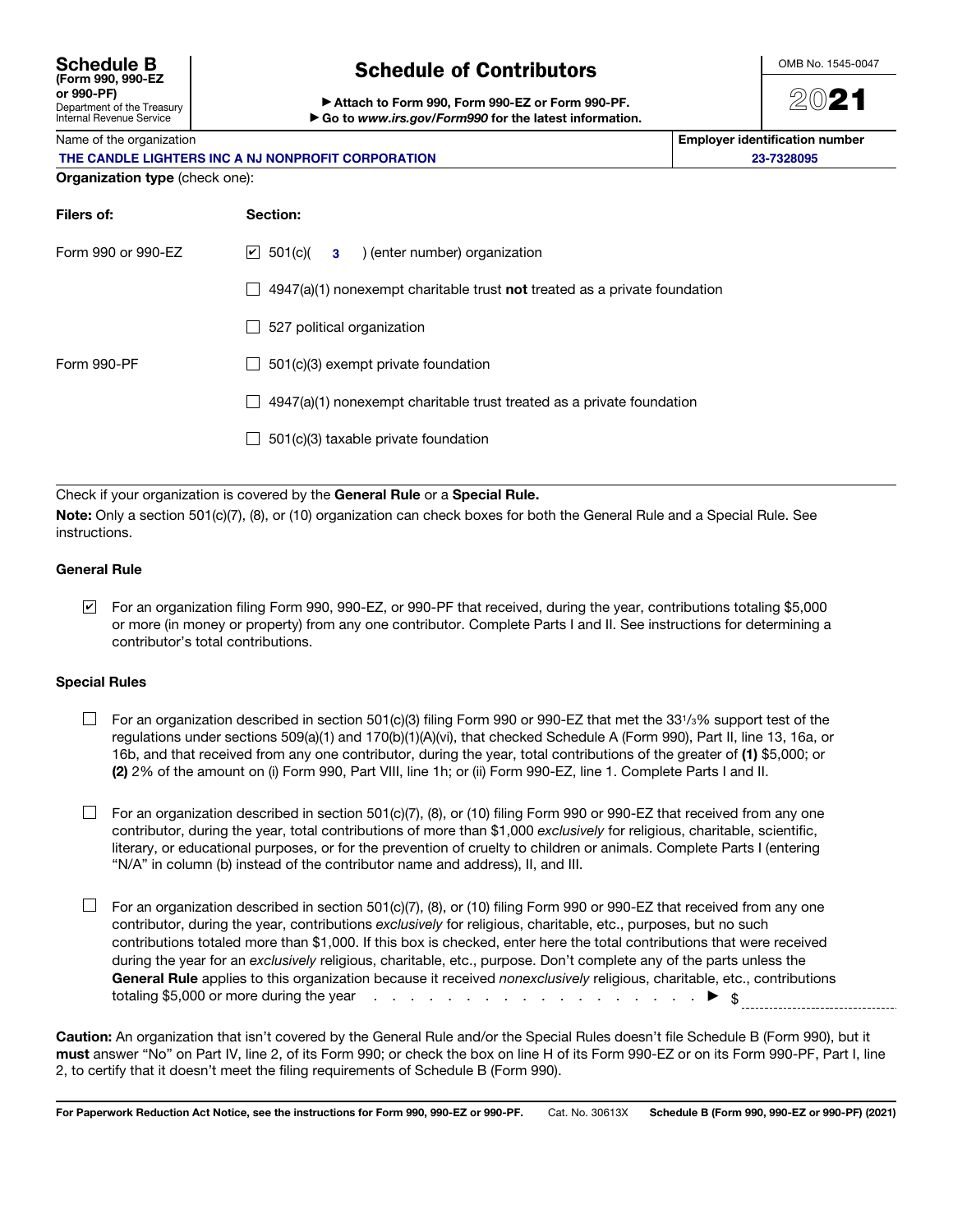| J. 990-EZ or 990-PF) (2021)<br>Schedule B (Form 990, | Page | οt | Οt | Part |  |
|------------------------------------------------------|------|----|----|------|--|
|                                                      |      |    |    |      |  |

Name of organization **Employer identification number**  $\blacksquare$ **23-7328095**

**THE CANDLE LIGHTERS INC A NJ NONPROFIT CORPORATION**

Part Contributors (see instructions). Use duplicate copies of Part I if additional space is needed.

| (a)            | (b)                                                                          | (c)                        | (d)                                                                                                                       |
|----------------|------------------------------------------------------------------------------|----------------------------|---------------------------------------------------------------------------------------------------------------------------|
| No.            | Name, address, and ZIP + 4                                                   | Total contributions        | Type of contribution                                                                                                      |
| $\mathbf{1}$   | Rock the 21<br>555 1st St Unit B<br>Hoboken, NJ 07030                        | \$<br>6,000                | <b>Person</b><br>$\overline{\mathbf{r}}$<br>Payroll<br><b>Noncash</b><br>(Complete Part II for<br>noncash contributions.) |
| (a)            | (b)                                                                          | (c)                        | (d)                                                                                                                       |
| No.            | Name, address, and ZIP + 4                                                   | Total contributions        | Type of contribution                                                                                                      |
| $\overline{2}$ | <b>Salesforce</b><br>415 Mission Street 3rd Floor<br>San Francisco, CA 94105 | \$<br>5,000                | Person<br>$\overline{\mathbf{v}}$<br>Payroll<br><b>Noncash</b><br>(Complete Part II for<br>noncash contributions.)        |
| (a)            | (b)                                                                          | (c)                        | (d)                                                                                                                       |
| No.            | Name, address, and ZIP + 4                                                   | Total contributions        | Type of contribution                                                                                                      |
|                |                                                                              | \$                         | Person<br>Payroll<br><b>Noncash</b><br>(Complete Part II for<br>noncash contributions.)                                   |
| (a)            | (b)                                                                          | (c)                        | (d)                                                                                                                       |
| No.            | Name, address, and ZIP + 4                                                   | <b>Total contributions</b> | Type of contribution                                                                                                      |
|                |                                                                              | \$                         | Person<br>Payroll<br><b>Noncash</b><br>(Complete Part II for<br>noncash contributions.)                                   |
| (a)            | (b)                                                                          | (c)                        | (d)                                                                                                                       |
| No.            | Name, address, and ZIP + 4                                                   | <b>Total contributions</b> | Type of contribution                                                                                                      |
|                |                                                                              | \$                         | Person<br>Payroll<br><b>Noncash</b><br>(Complete Part II for<br>noncash contributions.)                                   |
| (a)            | (b)                                                                          | (c)                        | (d)                                                                                                                       |
| No.            | Name, address, and ZIP + 4                                                   | <b>Total contributions</b> | <b>Type of contribution</b>                                                                                               |
|                |                                                                              | \$                         | Person<br>Payroll<br><b>Noncash</b><br>(Complete Part II for<br>noncash contributions.)                                   |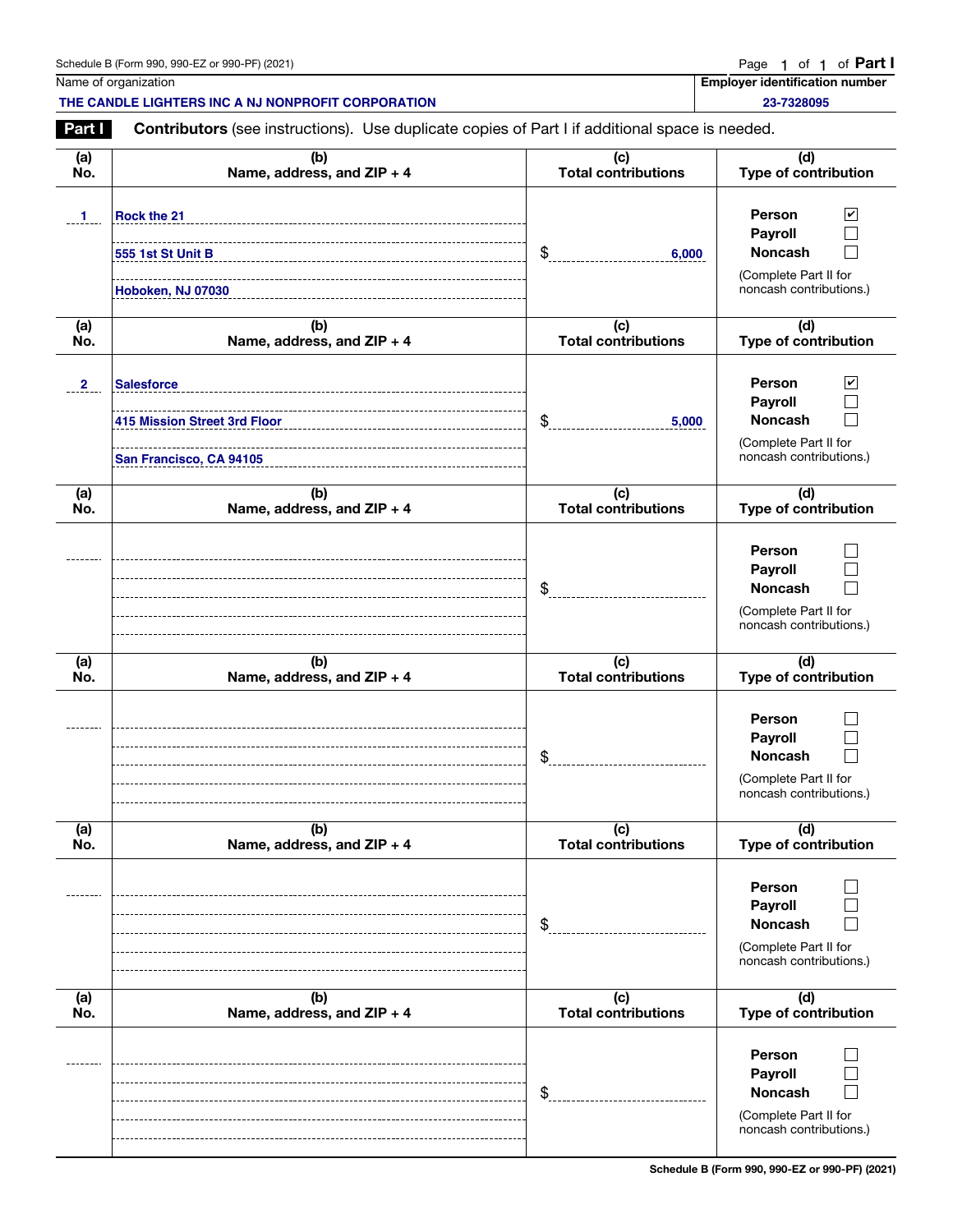| Schedule B (Form 990, 990-EZ or 990-PF) (2021) | Page | of | of <b>Part II</b> |
|------------------------------------------------|------|----|-------------------|
|------------------------------------------------|------|----|-------------------|

Name of organization **Employer identification number** Name of organization **number** 

**THE CANDLE LIGHTERS INC A NJ NONPROFIT CORPORATION 23-7328095**

Part II Noncash Property (see instructions). Use duplicate copies of Part II if additional space is needed.

| (a) No.<br>from<br>Part I | (b)<br>Description of noncash property given | (c)<br>FMV (or estimate)<br>(See instructions.) | (d)<br>Date received |
|---------------------------|----------------------------------------------|-------------------------------------------------|----------------------|
|                           |                                              | \$                                              |                      |
| (a) No.<br>from<br>Part I | (b)<br>Description of noncash property given | (c)<br>FMV (or estimate)<br>(See instructions.) | (d)<br>Date received |
|                           |                                              | \$                                              |                      |
| (a) No.<br>from<br>Part I | (b)<br>Description of noncash property given | (c)<br>FMV (or estimate)<br>(See instructions.) | (d)<br>Date received |
|                           |                                              | \$                                              |                      |
| (a) No.<br>from<br>Part I | (b)<br>Description of noncash property given | (c)<br>FMV (or estimate)<br>(See instructions.) | (d)<br>Date received |
|                           |                                              | \$                                              |                      |
| (a) No.<br>from<br>Part I | (b)<br>Description of noncash property given | (c)<br>FMV (or estimate)<br>(See instructions.) | (d)<br>Date received |
|                           |                                              | $\frac{1}{2}$                                   |                      |
| (a) No.<br>from<br>Part I | (b)<br>Description of noncash property given | (c)<br>FMV (or estimate)<br>(See instructions.) | (d)<br>Date received |
|                           |                                              | \$                                              |                      |

Schedule B (Form 990, 990-EZ or 990-PF) (2021)